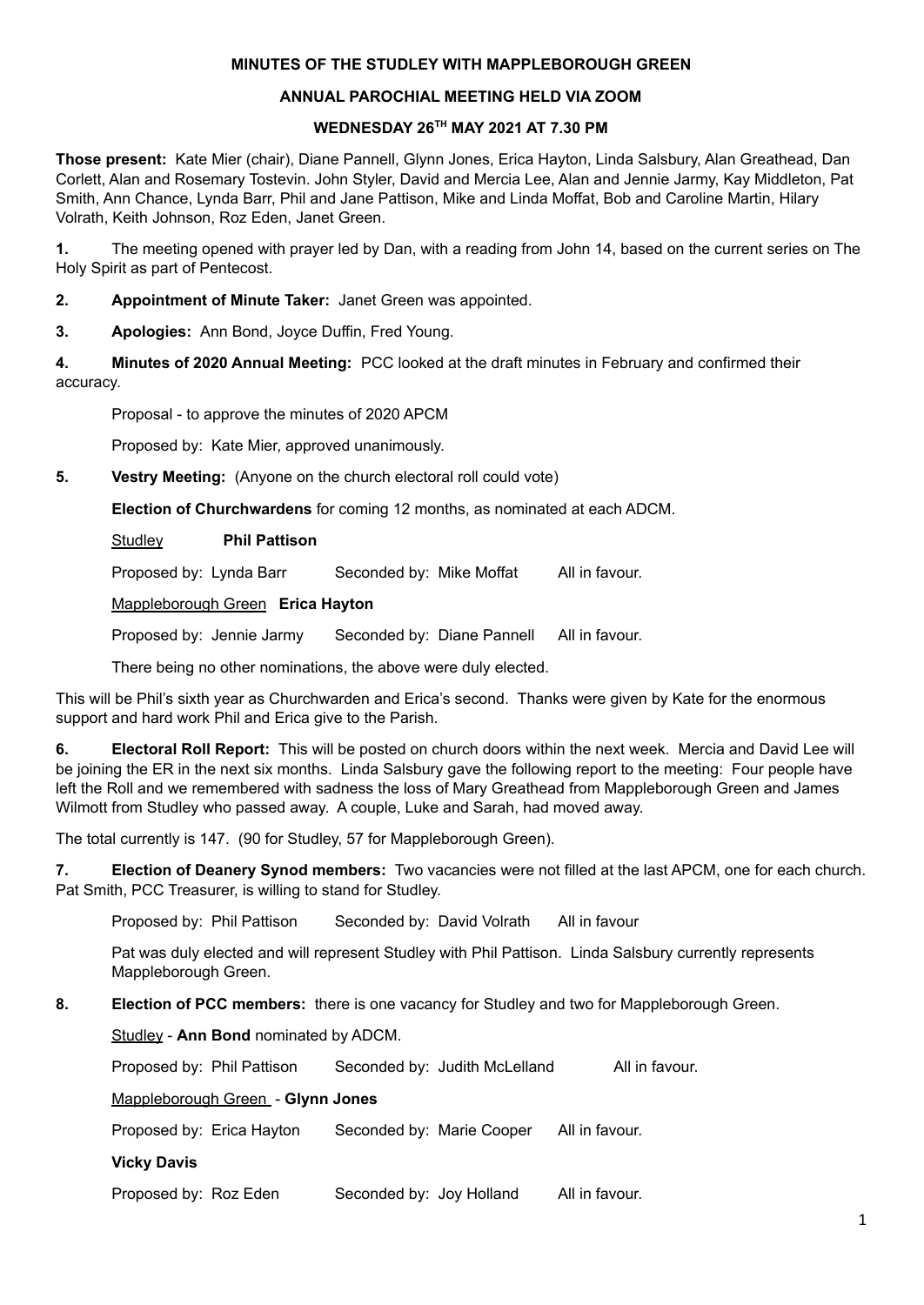The above were duly elected.

We now have our full complement on PCC. Kate will update the lists of members for PCC and DCC's and circulate with the calendar of meetings for the year, plus minutes of recent meetings for the new members. It was also noted that new members may need to update their Safeguarding Training as the introductory level is needed for all PCC members. There is also a booklet for new members explaining what the PCC and DCC are all about.

Thanks had been given to retiring members at the ADCM's.

**9. Annual Report:** This had been posted on the website prior to the meeting and was a more condensed version due to coronavirus restrictions, meaning that many of the groups had not been able to meet in the usual way. However, some activities had taken place and building and repair works carried out to both churches. Lynda Barr said it was good to see how much had been done during lockdown.

**10. Financial Report and appointment of Independent Examiner:** Pat Smith reported on the appointment of an independent examiner. He had hoped to appoint someone from one of the schools but that person had not been able to take it up. Pat's former work colleague, Simon Billingham has agreed to be our I.E., however, and is someone Pat can vouch for.

Pat then reported on the church finances.

Covid has meant that it has been a difficult year in respect of income as we have had very little in the way of fees. Despite this Mappleborough ended the year with a very small loss of £190 which was balanced by a kind donation of £200 which meant that MG broke even on day to day expenditure. However, there is an unrealised loss of £18,000 due to the investment value going down. This will hopefully improve in the future. There has also been expenditure of £56,000 on the Vestry toilet and servery. Whilst this represents a significant usage of church funds it does not represent a "true" loss as the work increases the value of church buildings, however, as the value of church buildings are shown in the accounts of the diocese rather than in individual church accounts, this increase is not reflected in the Mappleborough Green accounts.

Studley had a loss of £4,500 on day to day expenditure, largely due to lack of fees. A small amount of reserves has been used to prop up the loss.

Gift Day was successful for both churches.

Unfortunately 2021 looks like a similarly tough year as we are not yet back to normal levels of activity.

Pat invited questions at this point. A question from Lynda about the transfer of funds between the different church accounts was explained by Pat. Alan Greathead said the Fabric Fund for both churches enables us to keep large capital expenditure out of the main church funds.

It was noted by Kate that income went up from general giving sometimes due to one off donations. We have also managed to pay our Parish Share, contributing more than £10,000 towards other clergy posts in the Diocese, which Kate thanked everyone for. Phil Pattison also noted that we have been able to pay our Administrator and a cleaner for Studley church during Lockdown which was appreciated by those concerned.

Pat recorded his thanks for all the assistance he has been given this past year as the new Treasurer and Kate also thanked Alan for his help and Pat for taking on the role.

The Accounts have been signed by the Independent Examiner and were approved at the February 2021 PCC Meeting.

Proposal: To adopt the Parish of Studley with Mappleborough Green Accounts for the Year Ended 31<sup>st</sup> December 2020.

Proposed by: Lynda Barr Seconded by: Mike Moffat All in favour.

### **11. Newly elected DCCs elect Officers:**

The meeting divided into Studley and Mappleborough Green Break-out rooms for this item. The following were elected:

### Mappleborough Green

(a) Lay Chair – **Glynn Jones**

(b) Secretary - **Linda Salsbury**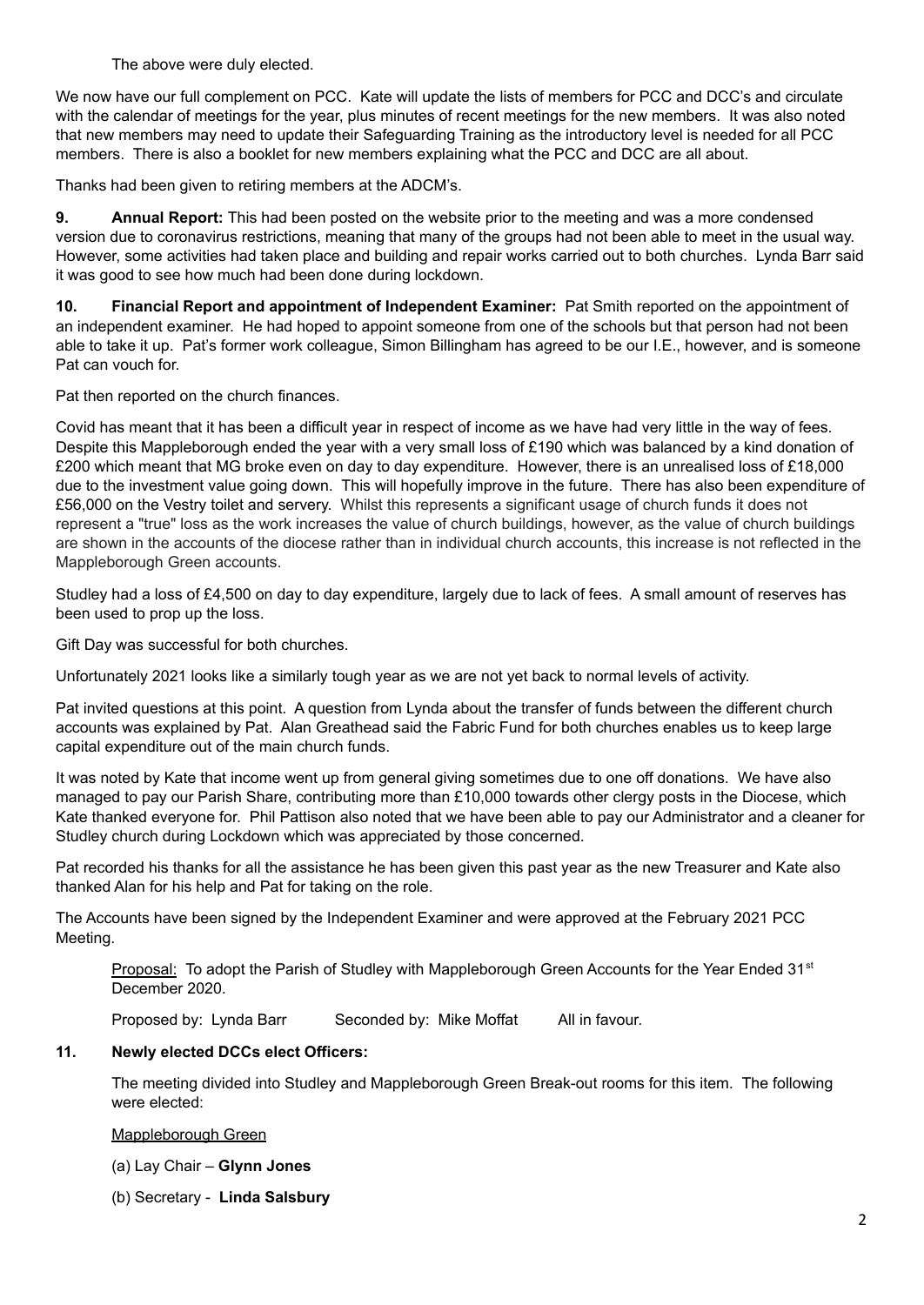(c) Treasurer – **Erica Hayton**

**Studlev** 

- (a) Lay Chair **Hilary Volrath**
- (b) Secretary **Vacancy**
- (c) Treasurer **Joyce Duffin**

# **12. Newly elected PCC elects Officers:**

- (a) Lay Chair **Lynda Barr**
- (b) Secretary **David Lee**

David is willing to be PCC Secretary for a trial period of 6 months as he gets to know everyone and will not be a voting member during this time.

# (c) Treasurer – **Pat Smith**

All those present on PCC were in favour of the above.

(d) Standing Committee – This is made up of the Vicar and Churchwardens plus two lay representatives. It was agreed that the PCC Lay Chair and Treasurer would be the two reps.

Kate explained that the purpose of the Standing Committee is to conduct business between PCC meetings and prepare agendas. We rarely need to do this as the Admin. Team meet weekly but if there was a need for something to be done formally the Standing Committee would convene.

(e) Electoral Roll Officer – **Linda Salsbury** is happy to continue.

# **13. Open Forum:**

Lynda Barr – We registered our parish as a Fair Trade Parish some time ago. We have been asked to re-register. One of the commitments is that we will promote Fair Trade goods, using FT tea, coffee etc. in our churches and buildings and if possible use other products such as toilet rolls and cleaning products. Our use of FT goods and products has lapsed a little in recent years so we were asked if we want to carry on. A discussion followed with arguments for and against the use of FT goods. The feeling was that we would be mostly in favour of continuing and making more effort to buy and use FT products. It was pointed out that supply is much broader and better quality than it used to be and is also more readily available in shops such as the Co-Op in Studley. It would also help our Eco Church credentials if we were to re-register.

It was agreed that we could set up some 'taster' coffee and tea sessions with church members to encourage them to use Fair Trade. Kate said we are not in a position to commit yet but will carry the discussion forward to DCC's.

- Keith Johnson Keith is Foundation Governor at Studley Junior School and reported that the Head Teacher would like to give all the Year 6 leavers a copy of the book by Charlie Mackesy "The Boy, the Mole, the Fox and the Horse" as an extra gift for encouragement, following a very difficult school year due to the pandemic. It was suggested that some members of our churches might like to contribute towards the cost of this gift as it is more than would normally be spent. Both church schools usually give a copy of "It's your Move" to each child. This will still happen but it would be very helpful if people could give a contribution or buy one of the books. Several of those present said they would be happy to do this. Mappleborough School children also receive a wooden holding cross. Roz asked if the gift of Charlie Mackesy's book could be suggested for Mappleborough School as well.
- Linda Salsbury Are we able to hold an Alpha Course this year? Kate replied that this has not yet been discussed and it would need a lot of people to get involved with catering, hosting etc. Some thought will be given to it in the future.

Kate concluded the meeting and reminded us that some key elements to our ministry are hospitality, welcoming and having an open door.

Kate will be taking a half day in June to find out how to run a "Difference" course and decide whether it might be something we could do ourselves.